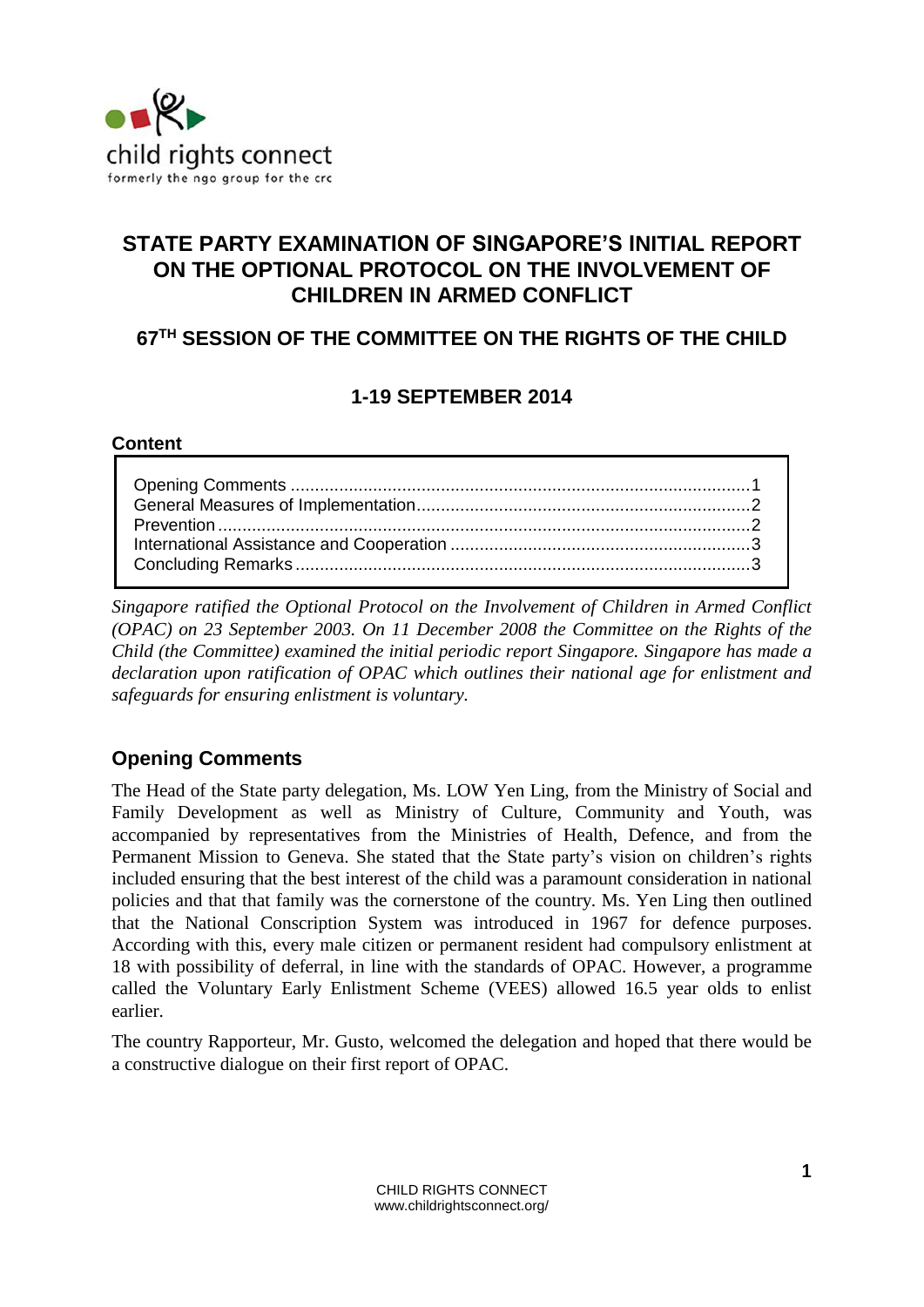# <span id="page-1-0"></span>**General Measures of Implementation**

#### *Dissemination and training*

The Committee noted the State report included information on awareness raising campaigns, and asked for more information, including on civil society involvement. The delegation informed that since ratification, the State had disseminated information on OPAC by several methods, including media campaigns via radio and the government's gazette. Furthermore, men who were required to serve received information on OPAC when they turned 16.5 years old. Furthermore, the State disseminated books and leaflets to inform parents, teachers, and children on the CRC and the OPAC. The State had no current curriculum in schools integrating the OPAC, but the government would explore the possibility of developing one.

### <span id="page-1-1"></span>**Information relating to non-state actors**

The Committee asked what kind of protection children who were recruited in the State party by non-state actors to participate in hostilities abroad received. The delegation replied that there had been no instances of this to date, however, it noted that it relied on network of support systems to identify and address children at risk.

The Committee asked if there was a specific provision in the criminal code regarding irregular conscription of boys under the age of 18 by non-state actors**.** The Committee further expressed its concerns that the recruitment of children was not punished properly under law. The delegation responded that chapter 1, section 5 of the Internal Security Act stated that anyone who organises or trains armed forces or for the use of force, will be subject to criminal penalties including jail time. The Committee further asked if VEES participants were ever used as part of UN peacekeeping missions. The delegation responded that no VEES enlistees had been involved in peacekeeping operations, nor would they be permitted to.

### **Prevention**

The Committee expressed concern that the Ministry of Defence was acting as official complaints mechanism for the National Military Service. It asked if there were considerations to change this and establish an independent and impartial mechanism. The delegation responded that an independent group ran hotlines and that the status of the enlistee would not be affected by submitting a complaint. There were several options in which to report, including telephone, website, emails. Recruits were permitted to bring their own hand phones into camps, and there were phones available in barracks. They were given their own personal time each evening, which gave time to utilise the mechanism. The Committee asked what training was given to the complaint mechanism's personnel and how many complaints were filed on average. The delegation responded that there was no complaints given on OPAC related subjects to date. Both civilian and military personnel work in the complaint mechanism.

### **Prohibition and related matters**

The Committed noted that there were low enrolment numbers in VEES and asked for specific figures. It also asked if VEES enlistees could leave the armed forces, and if so, how many requests to leave were generally received. The Committee moved on asking at what age youth enrolled in VEES would actually begin training, after they had gone through the check and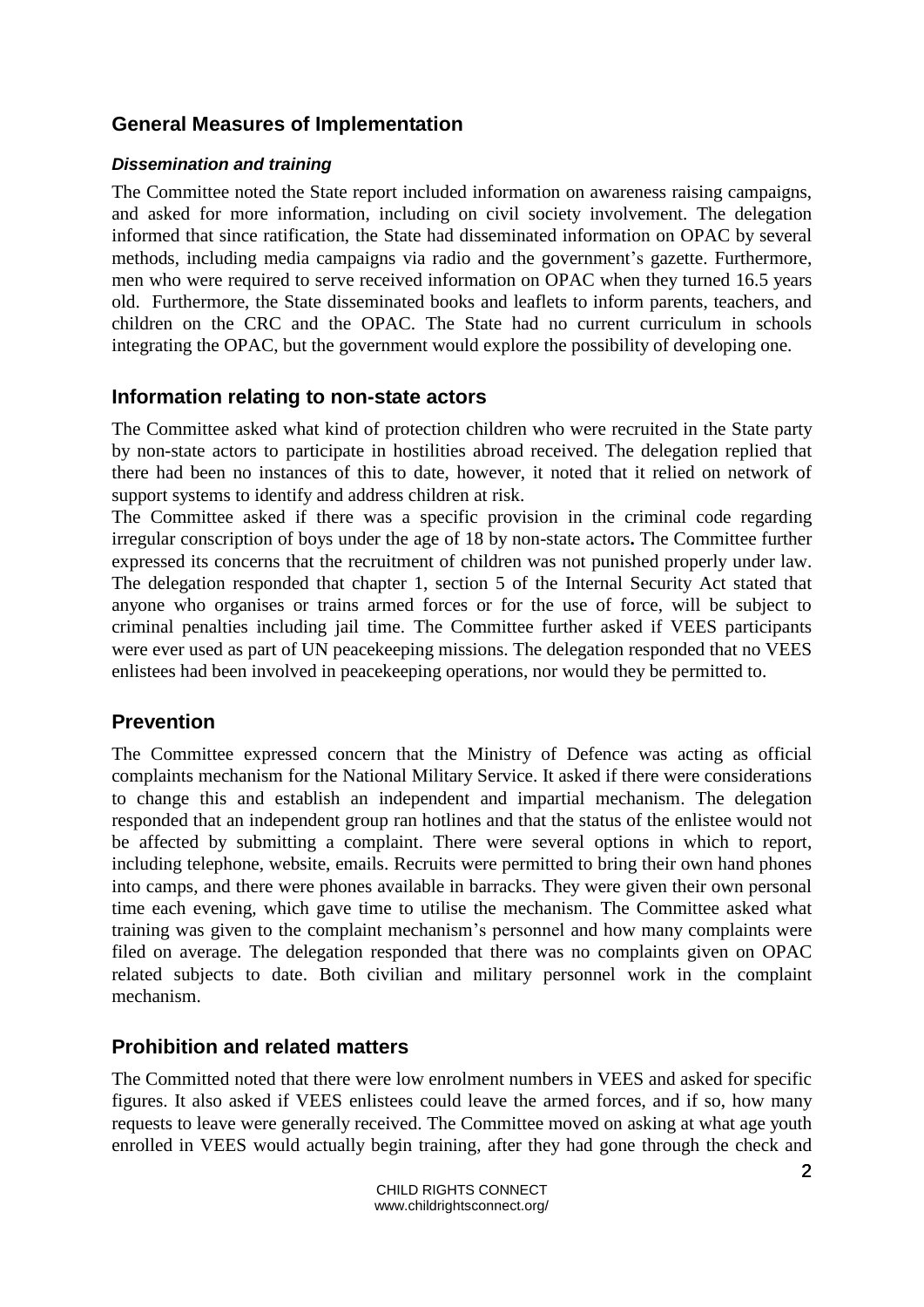balance system. The delegation responded that there were less than 10 VEES enlistees each year, and that VEES was only for youth keen to finish their service. VEES recruits would be able to drop out at request, but there had been no requests to date. Applicants were subject to comprehensive checks, screening and interviews, with the entire process taking about 9 months. The delegation informed that by the time recruits began their service, they had obtained 17 or 17.5 years of age.

### **Protection**

The Committee further asked if corporal punishment was legal within the military legal system, and specifically if it could be used towards VEES recruits. The delegation provided that corporal punishment was currently legal, but was used sparingly. Additionally, the permission of the Ministry of Defence was needed before punishment was carried out. The delegation stated they would be willing to discuss making corporal punishment legal only for those over 18.

### **International assistance and Cooperation**

#### *Refugee and Asylum seeking children*

The Committee questioned the lack of rules and mechanisms to identify refugee children and asylum seekers that had been involved in armed conflicts. The Committee further asked about cases of *refoulement* and whether the State would consider ratifying the 1951 Convention on the Status of Refugees. The delegation responded that the State party respected the principle of *non-refoulement*. Since the State could not offer asylum, the Ministry of Home Affairs would facilitate these children into a third country and the Minister of Social Development would ensure their well-being while in the State. However, the delegation noted that there had been no instances where a former child soldier had been identified in Singapore.

#### *Extradition and Extra-Territorial Jurisdiction*

The Committee asked if the State party could extradite to countries that were not part of the Commonwealth. The delegation responded that currently the State only practiced extradition to countries from the Commonwealth or countries with which it had unilateral extradition agreements. The Committee further asked why extraterritorial jurisdiction was limited to the Geneva Conventions. The delegation explained that with the Geneva Conventions it could address a significant number of issues. The Committee asked about the State's policy in relation to extradition for crimes under the OPAC. The delegation responded that there was no specific policy, but it would be dependent on domestic legislation and on specific case facts.

#### *Provision of Weapons*

The Committee noted that the State manufactured weapons and guns, and asked what regulations existed and if this was a State run or private industry. The delegation replied that all private and State actors willing to export arms needed to obtain a permit from the State. The Committee further asked what sanctions were placed on those who violated this regulation. The delegation said that sanctions would vary from a fine between 100,000 and 200,000 Fijian dollars to 2-3 years of imprisonment.